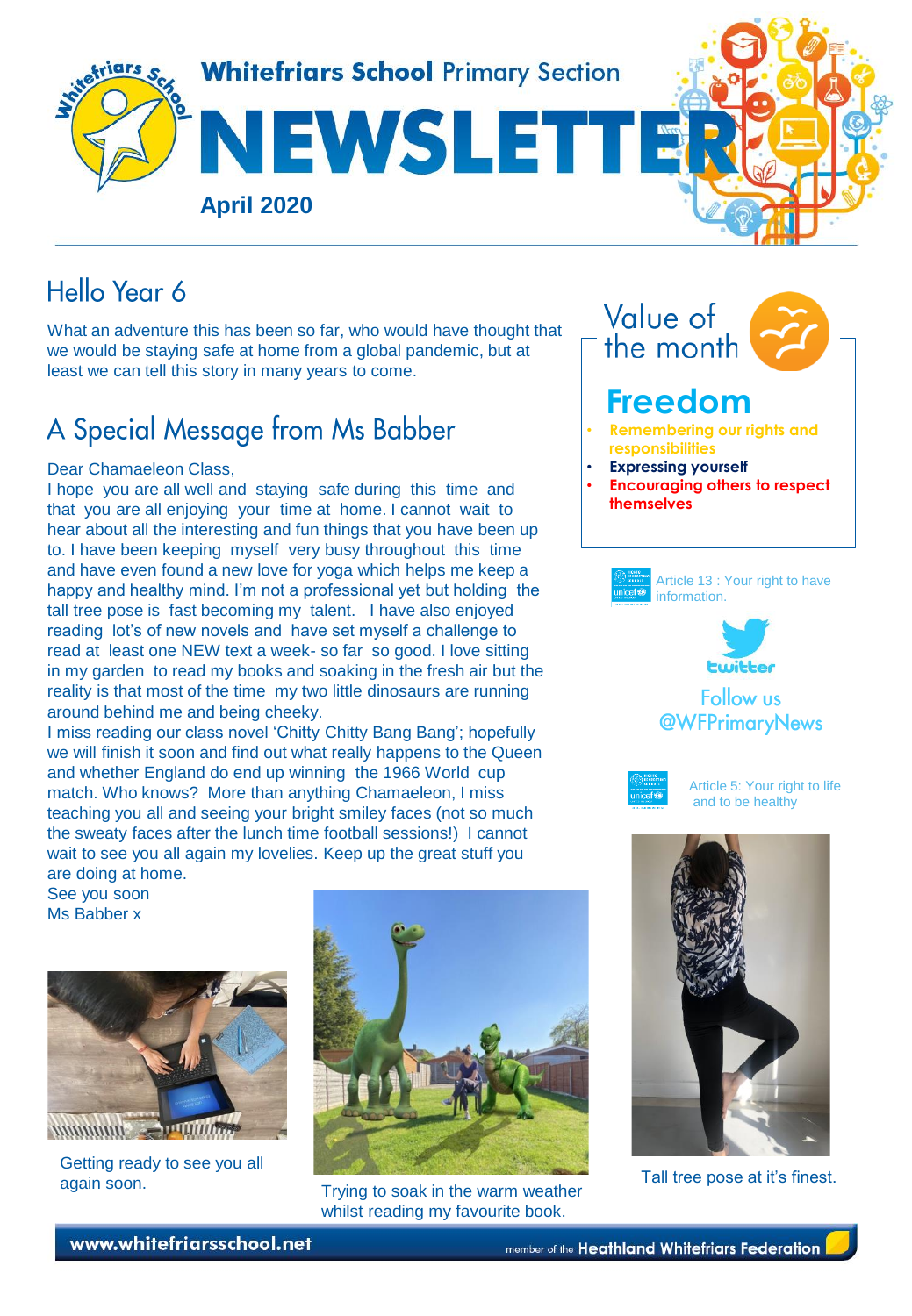

# A Special Challenge from Ms Babber

Let's get our imaginative thinking flowing. Have a go at joining the nine dots with four straight lines without taking the pencil off the paper.

It took me a while but there is a way, I promise. Get busy!!



Article 29: Your right to become the best that you can be.

## **Another Special Challenge**

As you all know, reading is so important as it helps us travel to new realms and fuel our imaginations. Hope you enjoy the crossword.

#### **Famous Books and Authors**



Across

6. This is the name given to a fiction book.

10. This is the name of a famous book by Roald Dahl.

Wilson wrote about Tracy Beaker. 11.

12. Which creepy series of books did R. L. Stine write?

- 1. Who wrote the 'Harry Potter' series of books?
- 2. This man wrote 'A Christmas Carol'.
- 3. Suzanne Collins wrote this trilogy of books which is now also a series of films.
- 4. Michelle Magorian wrote '. Mr Tom'.
- 5. Who wrote 'Mr Stink' and 'Gangsta Granny'?
- 7. This is the surname of the man who wrote 'Romeo and Juliet'.  $8.$  The  $_$ was the first of the 'Series of Unfortunate
- Events' series.
- 9. What is the first name of the main character in 'Holes'?

www.whitefriarsschool.net

member of the Heathland Whitefriars Federation



**Puzzle time** 

**Four lines** 

Now this really does need some imaginative thinking -

but it is possible!!